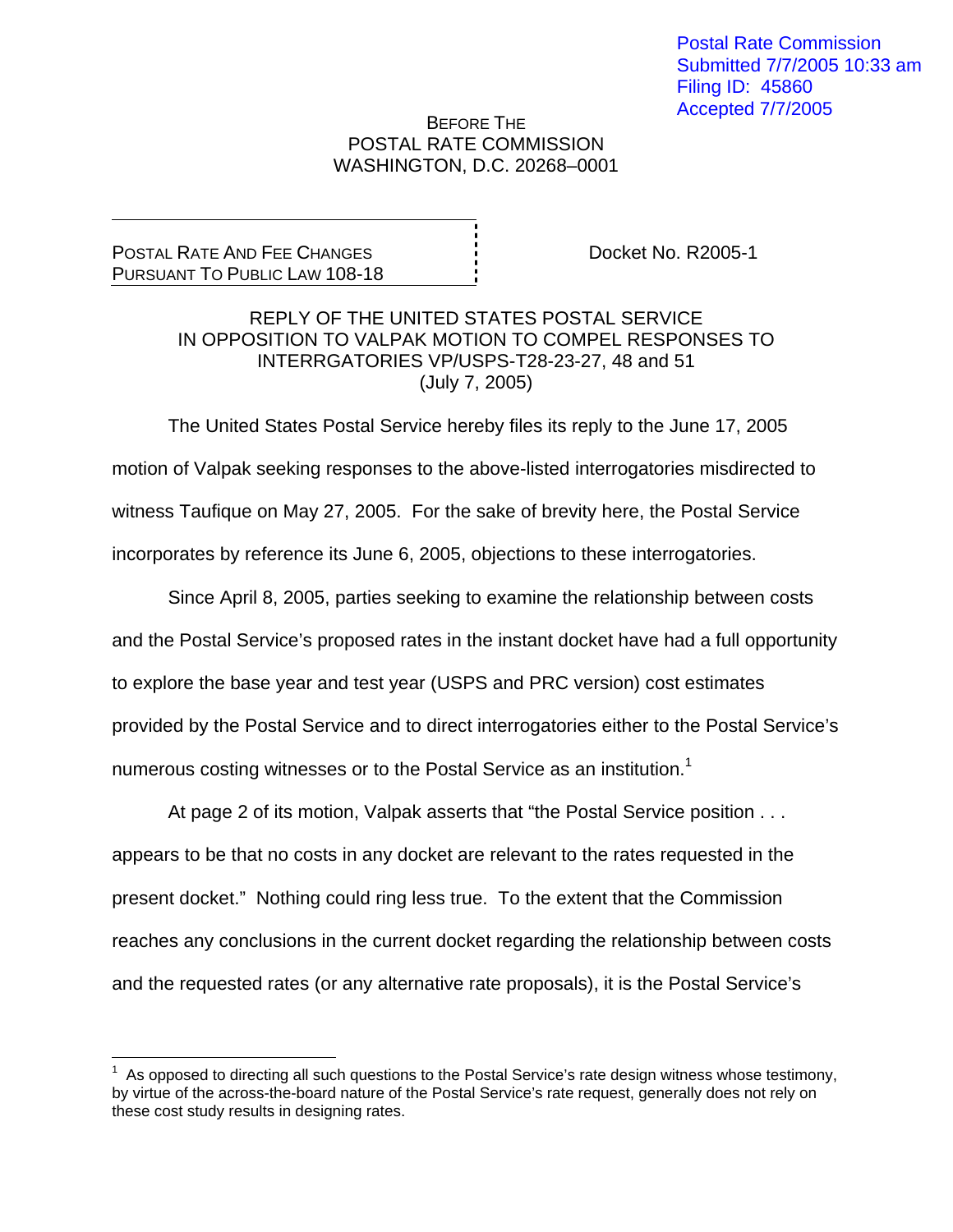view that the relevant costs to be examined are the (USPS and PRC version) costs for the base year and test year in the current docket and any related special cost studies.

 Valpak's approach to discovery is premised on the notion that some sort of standard has been established on the basis of the relationship between the current rates and their underlying Docket No. R2001-1 costs. Via interrogatories T28-23 through 27, 48 and 51, Valpak apparently seeks to turn Docket No. R2005-1 into a forum for comparing that relationship with one that may exist between those same Docket No. R2001-1 costs and the rates now proposed in Docket No. R2005-1. The Postal Service submits that, whatever the relationship of current rates to Docket No. R2001-1 costs may be and how it differs from the relationship between any rates proposed in Docket No. R2005-1 and those same costs is an academic exercise irrelevant to the Commission's task at hand.

 In Docket No. R94-1, the Postal Service submitted an across-the-board rate proposal and was criticized by the Commission for not providing updated special cost studies that would have permitted an examination of the relationship between (base year and test year) costs and the specific rates proposed in that case. *See* PRC Op. R94-1 at I-10. That perceived defect is cured in the current request. In contrast to Docket No. R94-1, the Postal Service has provided Docket No. R2005-1 special cost studies that permit an evaluation of the relationship between (base year and test year) costs and its current across-the-board rate proposals. Accordingly, Valpak today does not stand where the Commission found itself over a decade ago in Docket No. R94-1, operating without the benefit of updated cost rate category cost avoidance studies.

2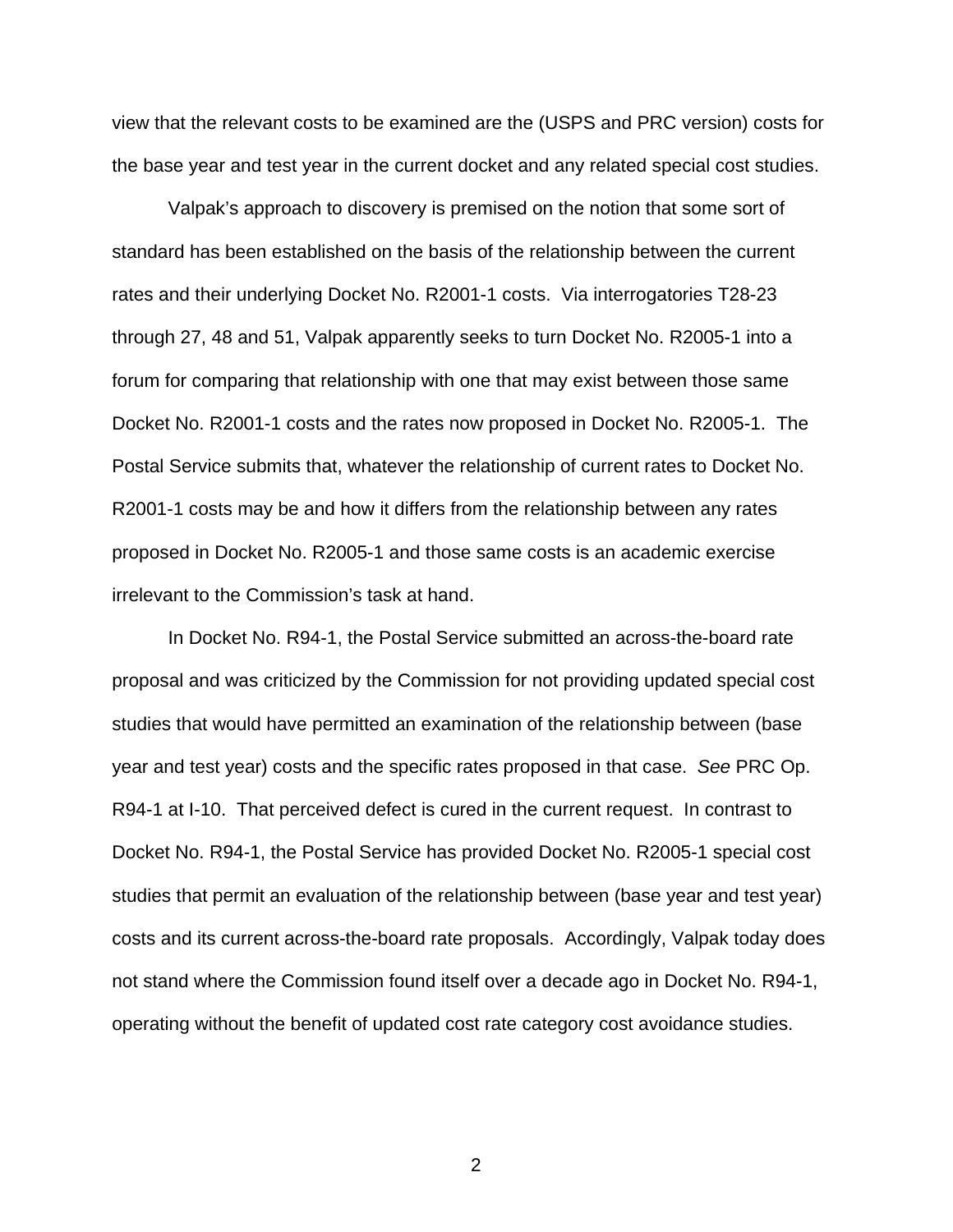At n. 2 in its motion, as grounds for seeking the information requested in the disputed interrogatories, Valpak emphasizes that the rates requested by the Postal Service in the instant docket are based upon the application of percentage increases to rates established in Docket No. R2001-1. That is true. However, it does not justify a reexamination of Docket No. R2001-1 costs when, unlike Docket No. R94-1, the Docket No. R2005-1 record is brimming with updated cost studies of the sort found to be absent in Docket No. R94-1. Valpak's discovery request and its motion may have had merit in a Docket No. R94-1 context, but they have no merit in Docket No. R2005-1.

 Irrespective of the manner in which most of the issues in the administrative litigation of Docket No. R2001-1were resolved, parties in that proceeding -- Valpak included -- were given fair and ample opportunity to conduct discovery on the base year and test year (USPS and PRC version) cost studies filed in support of the rate proposals at issue in that proceeding. Valpak's assertion at page 2 of its motion, that the current rates are based on Docket No. R2001-1 costs, is accurate, but unavailing. It is not the purpose of the current proceeding to conduct a Docket No. R2001-1 *post mortem* or to get a second bite at the Docket No. R2001-1 discovery *apple*. The cost data relevant to the instant request are Docket No. R2005-1 base year and test year data.

Accordingly, the Valpak motion should be denied.

3